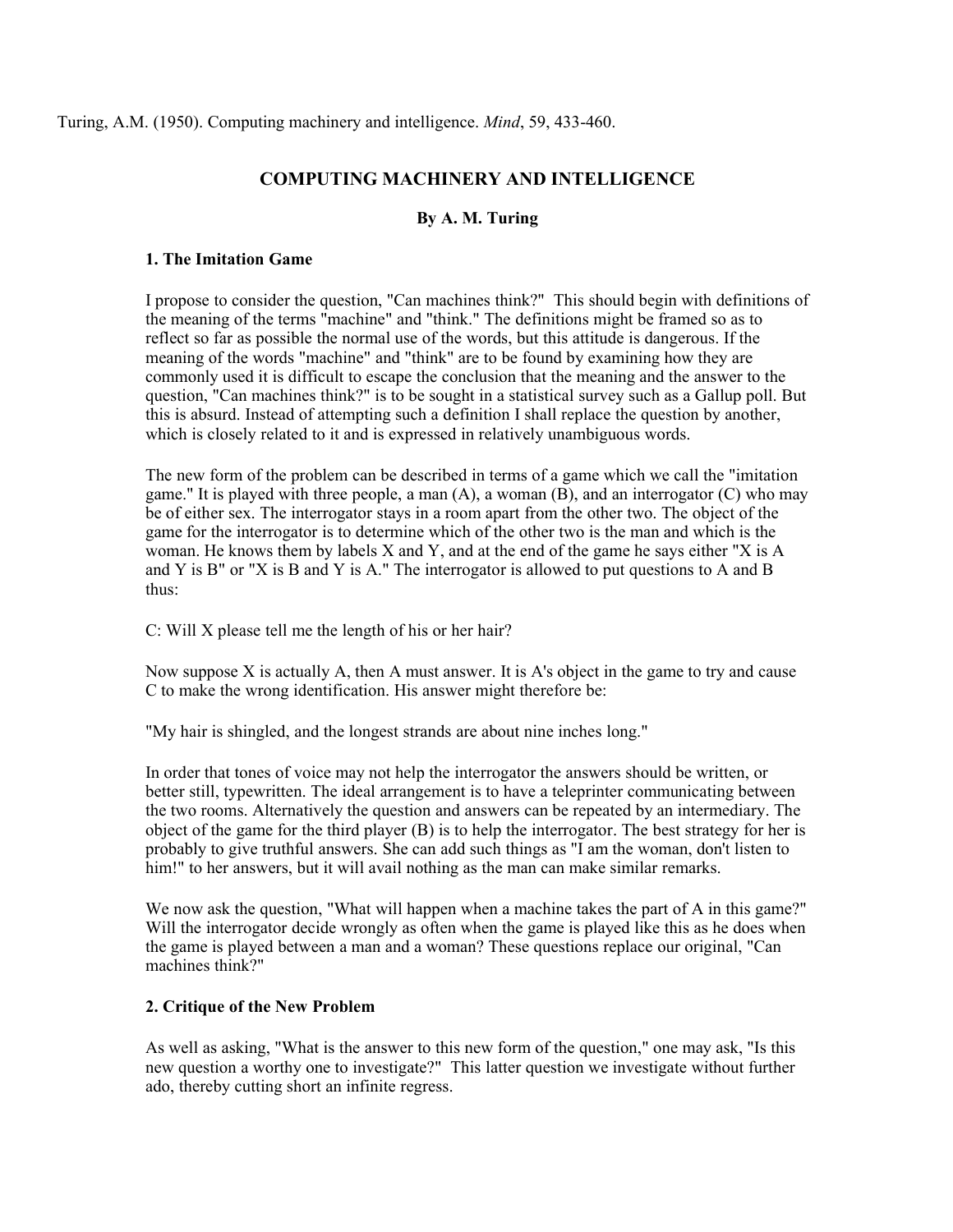The new problem has the advantage of drawing a fairly sharp line between the physical and the intellectual capacities of a man. No engineer or chemist claims to be able to produce a material which is indistinguishable from the human skin. It is possible that at some time this might be done, but even supposing this invention available we should feel there was little point in trying to make a "thinking machine" more human by dressing it up in such artificial flesh. The form in which we have set the problem reflects this fact in the condition which prevents the interrogator from seeing or touching the other competitors, or hearing their voices. Some other advantages of the proposed criterion may be shown up by specimen questions and answers. Thus:

Q: Please write me a sonnet on the subject of the Forth Bridge.

A : Count me out on this one. I never could write poetry.

Q: Add 34957 to 70764.

A: (Pause about 30 seconds and then give as answer) 105621.

Q: Do you play chess?

A: Yes.

Q: I have K at my K1, and no other pieces. You have only K at K6 and R at R1. It is your move. What do you play?

A: (After a pause of 15 seconds) R-R8 mate.

The question and answer method seems to be suitable for introducing almost any one of the fields of human endeavour that we wish to include. We do not wish to penalize the machine for its inability to shine in beauty competitions, nor to penalize a man for losing in a race against an aeroplane. The conditions of our game make these disabilities irrelevant. The "witnesses" can brag, if they consider it advisable, as much as they please about their charms, strength or heroism, but the interrogator cannot demand practical demonstrations.

The game may perhaps be criticized on the ground that the odds are weighted too heavily against the machine. If the man were to try and pretend to be the machine he would clearly make a very poor showing. He would be given away at once by slowness and inaccuracy in arithmetic. May not machines carry out something which ought to be described as thinking but which is very different from what a man does? This objection is a very strong one, but at least we can say that if, nevertheless, a machine can be constructed to play the imitation game satisfactorily, we need not be troubled by this objection.

It might be urged that when playing the "imitation game" the best strategy for the machine may possibly be something other than imitation of the behaviour of a man. This may be, but I think it is unlikely that there is any great effect of this kind. In any case there is no intention to investigate here the theory of the game, and it will be assumed that the best strategy is to try to provide answers that would naturally be given by a man.

### **3. The Machines Concerned in the Game**

The question which we put in Section 1 will not be quite definite until we have specified what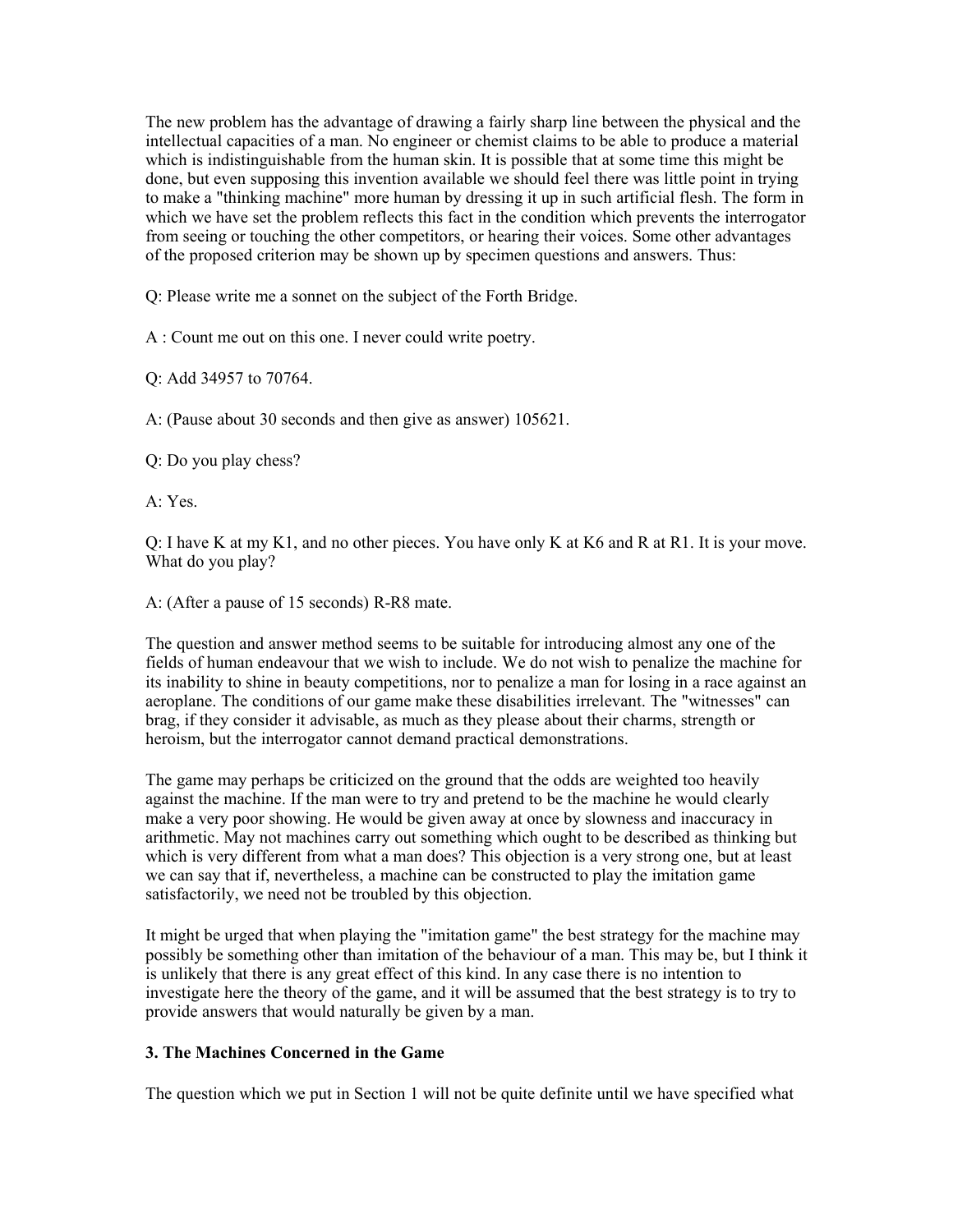we mean by the word "machine." It is natural that we should wish to permit every kind of engineering technique to be used in our machines. We also wish to allow the possibility than an engineer or team of engineers may construct a machine which works, but whose manner of operation cannot be satisfactorily described by its constructors because they have applied a method which is largely experimental. Finally, we wish to exclude from the machines men born in the usual manner. It is difficult to frame the definitions so as to satisfy these three conditions. One might for instance insist that the team of engineers should be all of one sex, but this would not really be satisfactory, for it is probably possible to rear a complete individual from a single cell of the skin (say) of a man. To do so would be a feat of biological technique deserving of the very highest praise, but we would not be inclined to regard it as a case of "constructing a thinking machine." This prompts us to abandon the requirement that every kind of technique should be permitted. We are the more ready to do so in view of the fact that the present interest in "thinking machines" has been aroused by a particular kind of machine, usually called an "electronic computer" or "digital computer." Following this suggestion we only permit digital computers to take part in our game.

This restriction appears at first sight to be a very drastic one. I shall attempt to show that it is not so in reality. To do this necessitates a short account of the nature and properties of these computers.

It may also be said that this identification of machines with digital computers, like our criterion for "thinking," will only be unsatisfactory if (contrary to my belief), it turns out that digital computers are unable to give a good showing in the game.

There are already a number of digital computers in working order, and it may be asked, "Why not try the experiment straight away? It would be easy to satisfy the conditions of the game. A number of interrogators could be used, and statistics compiled to show how often the right identification was given." The short answer is that we are not asking whether all digital computers would do well in the game nor whether the computers at present available would do well, but whether there are imaginable computers which would do well. But this is only the short answer. We shall see this question in a different light later.

### **4. Digital Computers**

The idea behind digital computers may be explained by saying that these machines are intended to carry out any operations which could be done by a human computer. The human computer is supposed to be following fixed rules; he has no authority to deviate from them in any detail. We may suppose that these rules are supplied in a book, which is altered whenever he is put on to a new job. He has also an unlimited supply of paper on which he does his calculations. He may also do his multiplications and additions on a "desk machine," but this is not important.

If we use the above explanation as a definition we shall be in danger of circularity of argument. We avoid this by giving an outline of the means by which the desired effect is achieved. A digital computer can usually be regarded as consisting of three parts:

(i) Store.

(ii) Executive unit.

(iii) Control.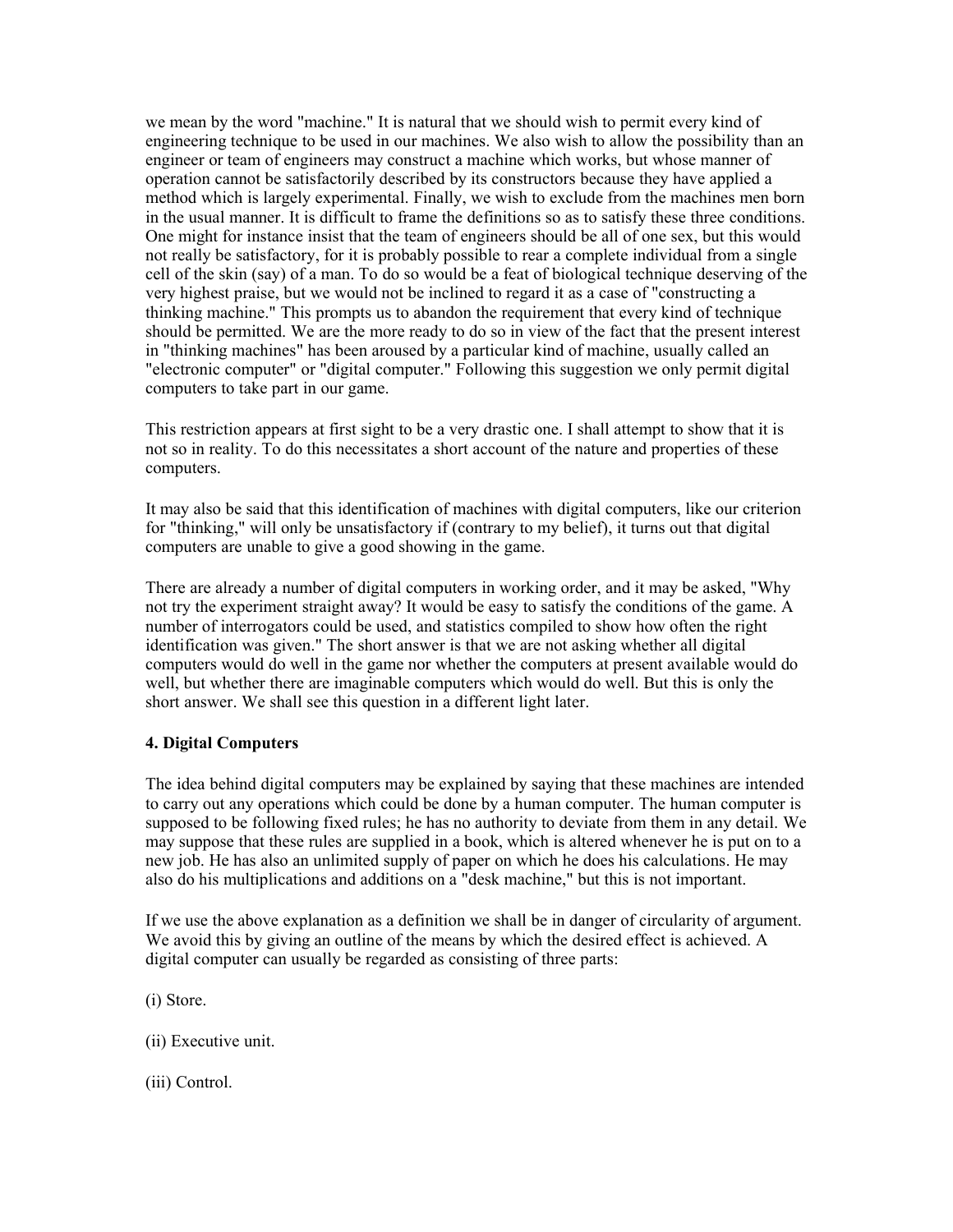The store is a store of information, and corresponds to the human computer's paper, whether this is the paper on which he does his calculations or that on which his book of rules is printed. In so far as the human computer does calculations in his head a part of the store will correspond to his memory.

The executive unit is the part which carries out the various individual operations involved in a calculation. What these individual operations are will vary from machine to machine. Usually fairly lengthy operations can be done such as "Multiply 3540675445 by 7076345687" but in some machines only very simple ones such as "Write down 0" are possible.

We have mentioned that the "book of rules" supplied to the human computer is replaced in the machine by a part of the store. It is then called the "table of instructions." It is the duty of the control to see that these instructions are obeyed correctly and in the right order. The control is so constructed that this necessarily happens.

The information in the store is usually broken up into packets of moderately small size. In one machine, for instance, a packet might consist of ten decimal digits. Numbers are assigned to the parts of the store in which the various packets of information are stored, in some systematic manner. A typical instruction might say:

"Add the number stored in position 6809 to that in 4302 and put the result back into the latter storage position."

Needless to say it would not occur in the machine expressed in English. It would more likely be coded in a form such as 6809430217. Here 17 says which of various possible operations is to be performed on the two numbers. In this case the operation is that described above, viz., "Add the number. . . . "It will be noticed that the instruction takes up 10 digits and so forms one packet of information, very conveniently. The control will normally take the instructions to be obeyed in the order of the positions in which they are stored, but occasionally an instruction such as

"Now obey the instruction stored in position 5606, and continue from there"

may be encountered, or again

"If position 4505 contains 0 obey next the instruction stored in 6707, otherwise continue straight on."

Instructions of these latter types are very important because they make it possible for a sequence of operations to be replayed over and over again until some condition is fulfilled, but in doing so to obey, not fresh instructions on each repetition, but the same ones over and over again. To take a domestic analogy, supposing Mother wants Tommy to call at the cobbler's every morning on his way to school to see if her shoes are done, she can ask him afresh every morning. Alternatively she can stick up a notice once and for all in the hall which he will see when he leaves for school and which tells him to call for the shoes, and also to destroy the notice when he comes back if he has the shoes with him.

The reader must accept it as a fact that digital computers can be constructed, and indeed have been constructed, according to the principles we have described, and that they can in fact mimic the actions of a human computer very closely.

The book of rules which we have described our human computer as using is of course a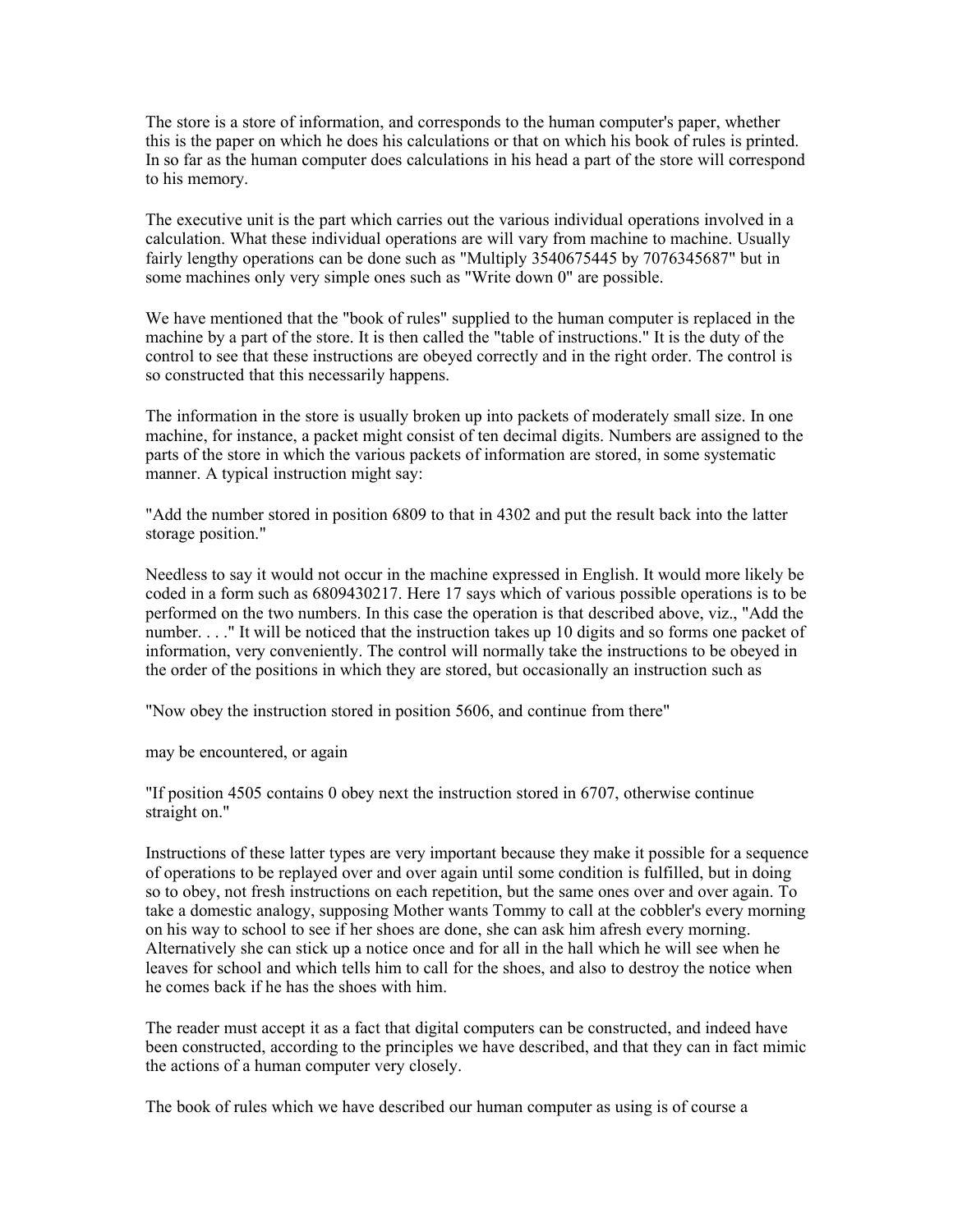convenient fiction. Actual human computers really remember what they have got to do. If one wants to make a machine mimic the behaviour of the human computer in some complex operation one has to ask him how it is done, and then translate the answer into the form of an instruction table. Constructing instruction tables is usually described as "programming." To "programme a machine to carry out the operation A" means to put the appropriate instruction table into the machine so that it will do A.

An interesting variant on the idea of a digital computer is a "digital computer with a random element." These have instructions involving the throwing of a die or some equivalent electronic process; one such instruction might for instance be, "Throw the die and put the resulting number into store 1000." Sometimes such a machine is described as having free will (though I would not use this phrase myself). It is not normally possible to determine from observing a machine whether it has a random element, for a similar effect can be produced by such devices as making the choices depend on the digits of the decimal for  $\pi$ .

Most actual digital computers have only a finite store. There is no theoretical difficulty in the idea of a computer with an unlimited store. Of course only a finite part can have been used at any one time. Likewise only a finite amount can have been constructed, but we can imagine more and more being added as required. Such computers have special theoretical interest and will be called infinite capacity computers.

The idea of a digital computer is an old one. Charles Babbage, Lucasian Professor of Mathematics at Cambridge from 1828 to 1839, planned such a machine, called the Analytical Engine, but it was never completed. Although Babbage had all the essential ideas, his machine was not at that time such a very attractive prospect. The speed which would have been available would be definitely faster than a human computer but something like 100 times slower than the Manchester machine, itself one of the slower of the modern machines. The storage was to be purely mechanical, using wheels and cards.

The fact that Babbage's Analytical Engine was to be entirely mechanical will help us to rid ourselves of a superstition. Importance is often attached to the fact that modern digital computers are electrical, and that the nervous system also is electrical. Since Babbage's machine was not electrical, and since all digital computers are in a sense equivalent, we see that this use of electricity cannot be of theoretical importance. Of course electricity usually comes in where fast signalling is concerned, so that it is not surprising that we find it in both these connections. In the nervous system chemical phenomena are at least as important as electrical. In certain computers the storage system is mainly acoustic. The feature of using electricity is thus seen to be only a very superficial similarity. If we wish to find such similarities we should look rather for mathematical analogies of function.

### **5. Universality of Digital Computers**

The digital computers considered in the last section may be classified amongst the "discretestate machines." These are the machines which move by sudden jumps or clicks from one quite definite state to another. These states are sufficiently different for the possibility of confusion between them to be ignored. Strictly speaking there are no such machines. Everything really moves continuously. But there are many kinds of machine which can profitably be thought of as being discrete-state machines. For instance, in considering the switches for a lighting system it is a convenient fiction that each switch must be definitely on or definitely off. There must be intermediate positions, but for most purposes we can forget about them. As an example of a discrete-state machine we might consider a wheel which clicks round through 120 degrees once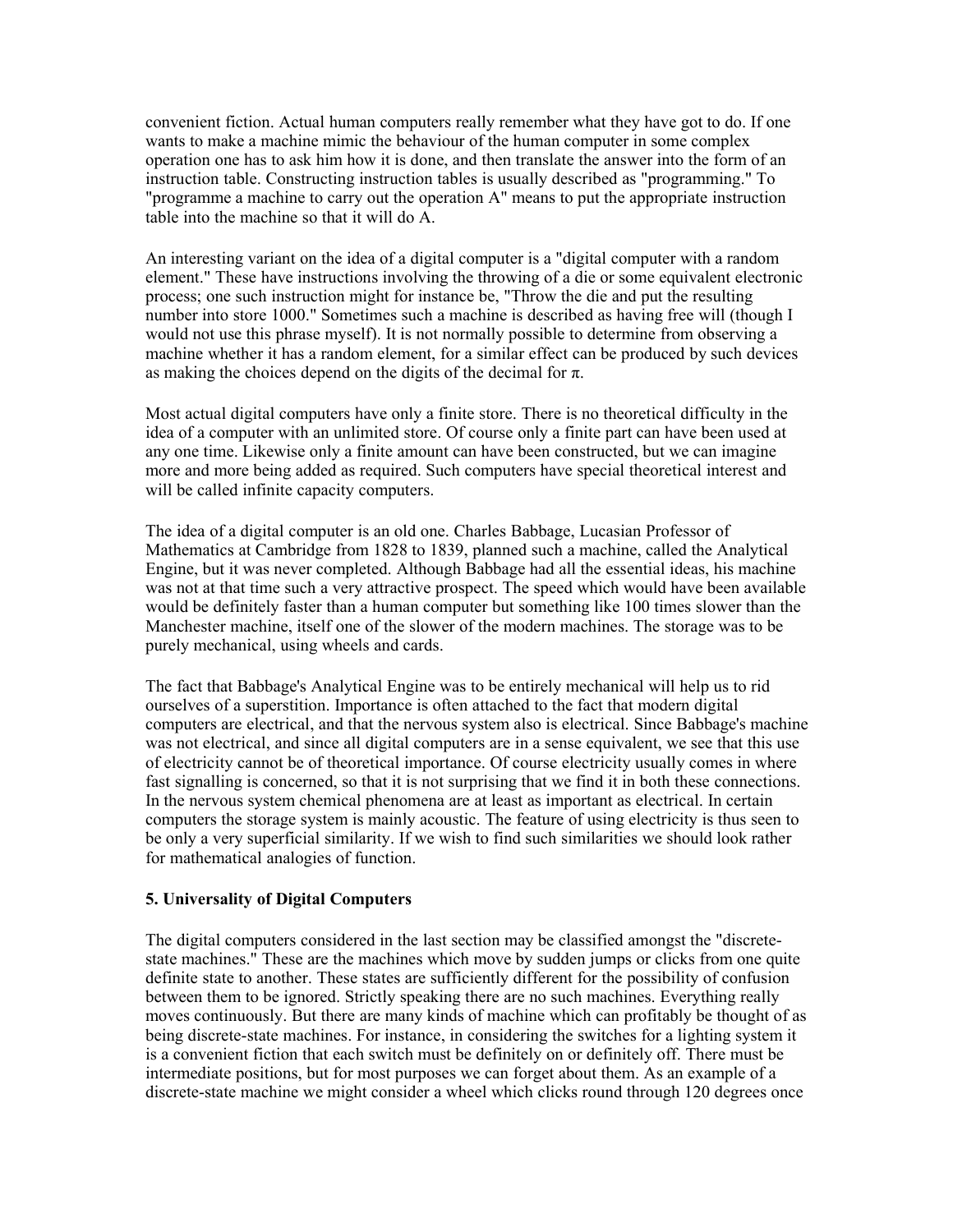a second, but may be stopped by a lever which can be operated from outside; in addition a lamp is to light in one of the positions of the wheel. This machine could be described abstractly as follows. The internal state of the machine (which is described by the position of the wheel) may be  $q_1$ ,  $q_2$  or  $q_3$ . There is an input signal  $i_0$  or  $i_1$  (position of lever). The internal state at any moment is determined by the last state and input signal according to the table

|        |                | <b>Last state</b> |       |       |
|--------|----------------|-------------------|-------|-------|
|        |                | $q_1$             | $q_2$ | $q_3$ |
| Input: | $i_0$          | $q_2$             | $q_3$ | $q_1$ |
|        | i <sub>1</sub> | $q_1$             | $q_2$ | $q_3$ |

The output signals, the only externally visible indication of the internal state (the light) are described by the table

| State:                           | $q_1$ | $q_2$ $q_3$ |  |
|----------------------------------|-------|-------------|--|
| <b>Output:</b> $O_0$ $O_0$ $O_1$ |       |             |  |

This example is typical of discrete-state machines. They can be described by such tables provided they have only a finite number of possible states.

It will seem that given the initial state of the machine and the input signals it is always possible to predict all future states. This is reminiscent of Laplace's view that from the complete state of the universe at one moment of time, as described by the positions and velocities of all particles, it should be possible to predict all future states. The prediction which we are considering is, however, rather nearer to practicability than that considered by Laplace. The system of the "universe as a whole" is such that quite small errors in the initial conditions can have an overwhelming effect at a later time. The displacement of a single electron by a billionth of a centimetre at one moment might make the difference between a man being killed by an avalanche a year later, or escaping. It is an essential property of the mechanical systems which we have called "discrete-state machines" that this phenomenon does not occur. Even when we consider the actual physical machines instead of the idealized machines, reasonably accurate knowledge of the state at one moment yields reasonably accurate knowledge any number of steps later.

As we have mentioned, digital computers fall within the class of discrete-state machines. But the number of states of which such a machine is capable is usually enormously large. For instance, the number for the machine now working at Manchester is about  $2^{165,000}$ , i.e., about 10<sup>50,000</sup>. Compare this with our example of the clicking wheel described above, which had three states. It is not difficult to see why the number of states should be so immense. The computer includes a store corresponding to the paper used by a human computer. It must be possible to write into the store any one of the combinations of symbols which might have been written on the paper. For simplicity suppose that only digits from 0 to 9 are used as symbols. Variations in handwriting are ignored. Suppose the computer is allowed 100 sheets of paper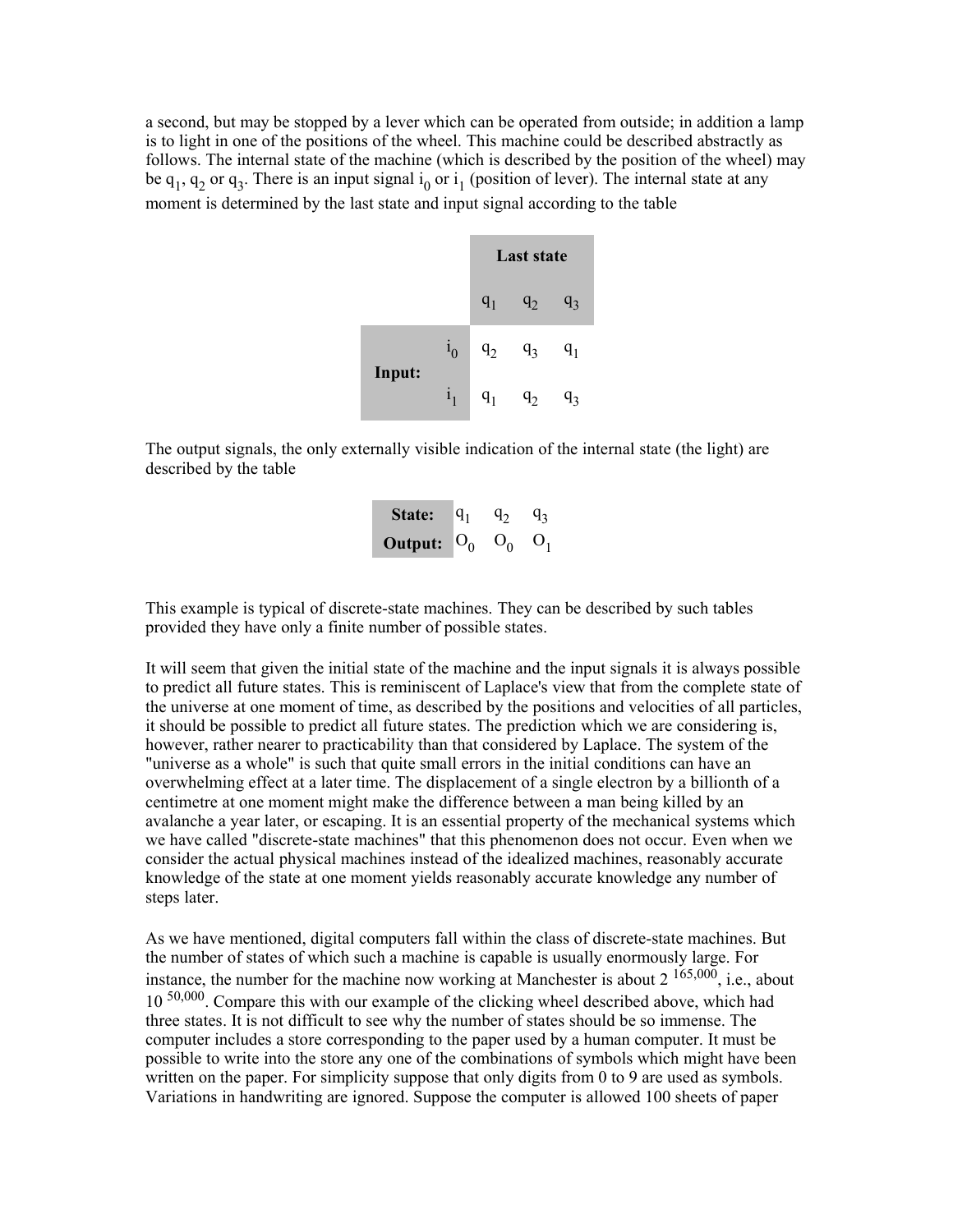each containing 50 lines each with room for 30 digits. Then the number of states is  $10^{100\times50\times30}$ , i.e., 10<sup>150,000</sup>. This is about the number of states of three Manchester machines put together. The logarithm to the base two of the number of states is usually called the "storage capacity" of the machine. Thus the Manchester machine has a storage capacity of about 165,000 and the wheel machine of our example about 1.6. If two machines are put together their capacities must be added to obtain the capacity of the resultant machine. This leads to the possibility of statements such as "The Manchester machine contains 64 magnetic tracks each with a capacity of 2560, eight electronic tubes with a capacity of 1280. Miscellaneous storage amounts to about 300 making a total of 174,380."

Given the table corresponding to a discrete-state machine it is possible to predict what it will do. There is no reason why this calculation should not be carried out by means of a digital computer. Provided it could be carried out sufficiently quickly the digital computer could mimic the behavior of any discrete-state machine. The imitation game could then be played with the machine in question (as B) and the mimicking digital computer (as A) and the interrogator would be unable to distinguish them. Of course the digital computer must have an adequate storage capacity as well as working sufficiently fast. Moreover, it must be programmed afresh for each new machine which it is desired to mimic.

This special property of digital computers, that they can mimic any discrete-state machine, is described by saying that they are universal machines. The existence of machines with this property has the important consequence that, considerations of speed apart, it is unnecessary to design various new machines to do various computing processes. They can all be done with one digital computer, suitably programmed for each case. It will be seen that as a consequence of this all digital computers are in a sense equivalent.

We may now consider again the point raised at the end of Section 3. It was suggested tentatively that the question, "Can machines think?" should be replaced by "Are there imaginable digital computers which would do well in the imitation game?" If we wish we can make this superficially more general and ask, "Are there discrete-state machines which would do well?" But in view of the universality property we see that either of these questions is equivalent to this: "Let us fix our attention on one particular digital computer C. Is it true that by modifying this computer to have an adequate storage, suitably increasing its speed of action, and providing it with an appropriate programme, C can be made to play satisfactorily the part of A in the imitation game, the part of B being taken by a man?"

### **6. Contrary Views on the Main Question**

We may now consider the ground to have been cleared and we are ready to proceed to the debate on our question, "Can machines think?" and the variant of it quoted at the end of the last section. We cannot altogether abandon the original form of the problem, for opinions will differ as to the appropriateness of the substitution and we must at least listen to what has to be said in this connection.

It will simplify matters for the reader if I explain first my own beliefs in the matter. Consider first the more accurate form of the question. I believe that in about fifty years' time it will be possible to programme computers, with a storage capacity of about  $10^9$ , to make them play the imitation game so well that an average interrogator will not have more than 70 percent chance of making the right identification after five minutes of questioning. The original question, "Can machines think?" I believe to be too meaningless to deserve discussion. Nevertheless I believe that at the end of the century the use of words and general educated opinion will have altered so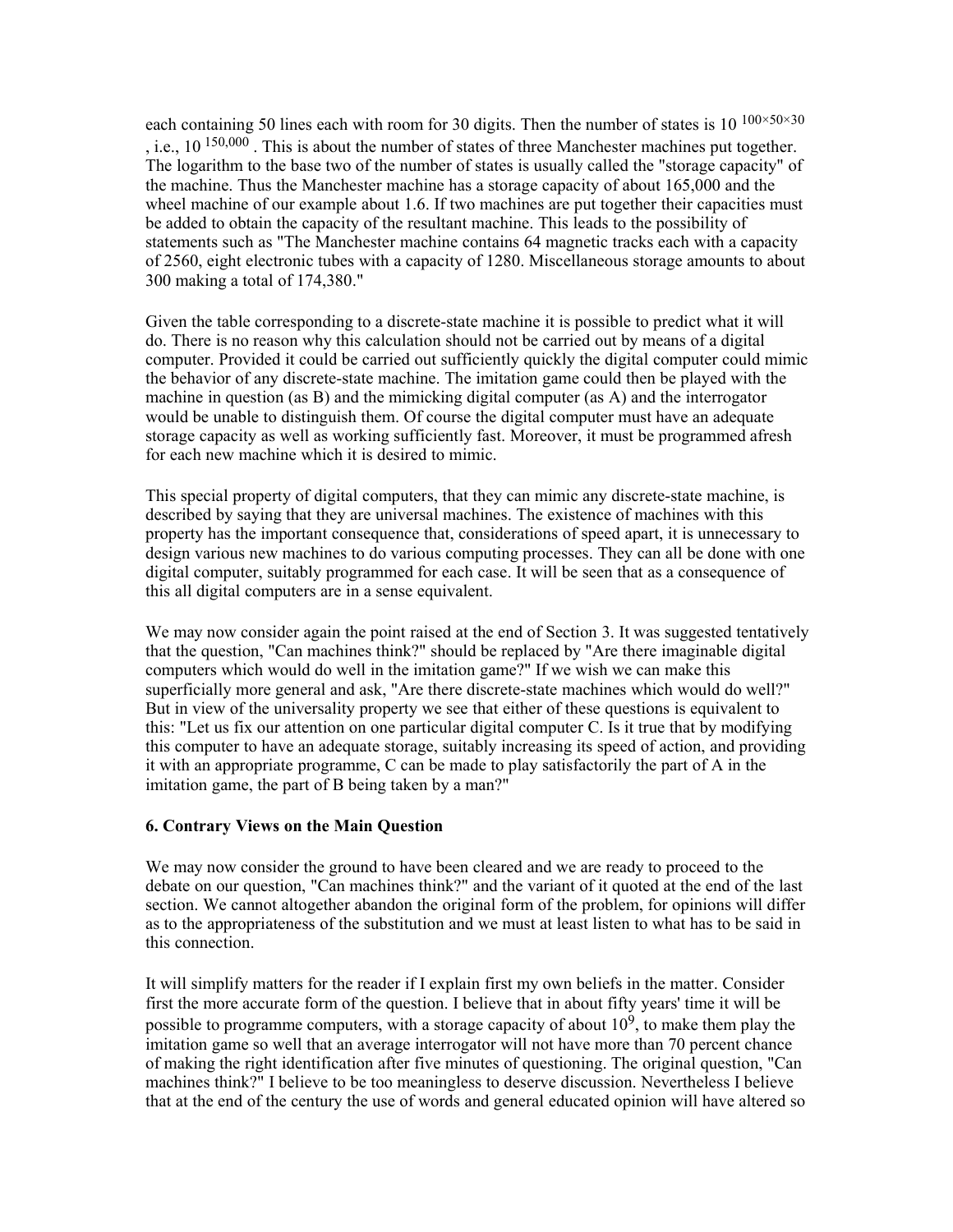much that one will be able to speak of machines thinking without expecting to be contradicted. I believe further that no useful purpose is served by concealing these beliefs. The popular view that scientists proceed inexorably from well-established fact to well-established fact, never being influenced by any unproved conjecture, is quite mistaken. Provided it is made clear which are proved facts and which are conjectures, no harm can result. Conjectures are of great importance since they suggest useful lines of research.

I now proceed to consider opinions opposed to my own.

# **(1) The Theological Objection**

Thinking is a function of man's immortal soul. God has given an immortal soul to every man and woman, but not to any other animal or to machines. Hence no animal or machine can think.

I am unable to accept any part of this, but will attempt to reply in theological terms. I should find the argument more convincing if animals were classed with men, for there is a greater difference, to my mind, between the typical animate and the inanimate than there is between man and the other animals. The arbitrary character of the orthodox view becomes clearer if we consider how it might appear to a member of some other religious community. How do Christians regard the Moslem view that women have no souls? But let us leave this point aside and return to the main argument. It appears to me that the argument quoted above implies a serious restriction of the omnipotence of the Almighty. It is admitted that there are certain things that He cannot do such as making one equal to two, but should we not believe that He has freedom to confer a soul on an elephant if He sees fit? We might expect that He would only exercise this power in conjunction with a mutation which provided the elephant with an appropriately improved brain to minister to the needs of this soul. An argument of exactly similar form may be made for the case of machines. It may seem different because it is more difficult to "swallow." But this really only means that we think it would be less likely that He would consider the circumstances suitable for conferring a soul. The circumstances in question are discussed in the rest of this paper. In attempting to construct such machines we should not be irreverently usurping His power of creating souls, any more than we are in the procreation of children: rather we are, in either case, instruments of His will providing mansions for the souls that He creates.

However, this is mere speculation. I am not very impressed with theological arguments whatever they may be used to support. Such arguments have often been found unsatisfactory in the past. In the time of Galileo it was argued that the texts, "And the sun stood still . . . and hasted not to go down about a whole day" (Joshua x. 13) and "He laid the foundations of the earth, that it should not move at any time" (Psalm cv. 5) were an adequate refutation of the Copernican theory. With our present knowledge such an argument appears futile. When that knowledge was not available it made a quite different impression.

### **(2) The "Heads in the Sand" Objection**

"The consequences of machines thinking would be too dreadful. Let us hope and believe that they cannot do so."

This argument is seldom expressed quite so openly as in the form above. But it affects most of us who think about it at all. We like to believe that Man is in some subtle way superior to the rest of creation. It is best if he can be shown to be necessarily superior, for then there is no danger of him losing his commanding position. The popularity of the theological argument is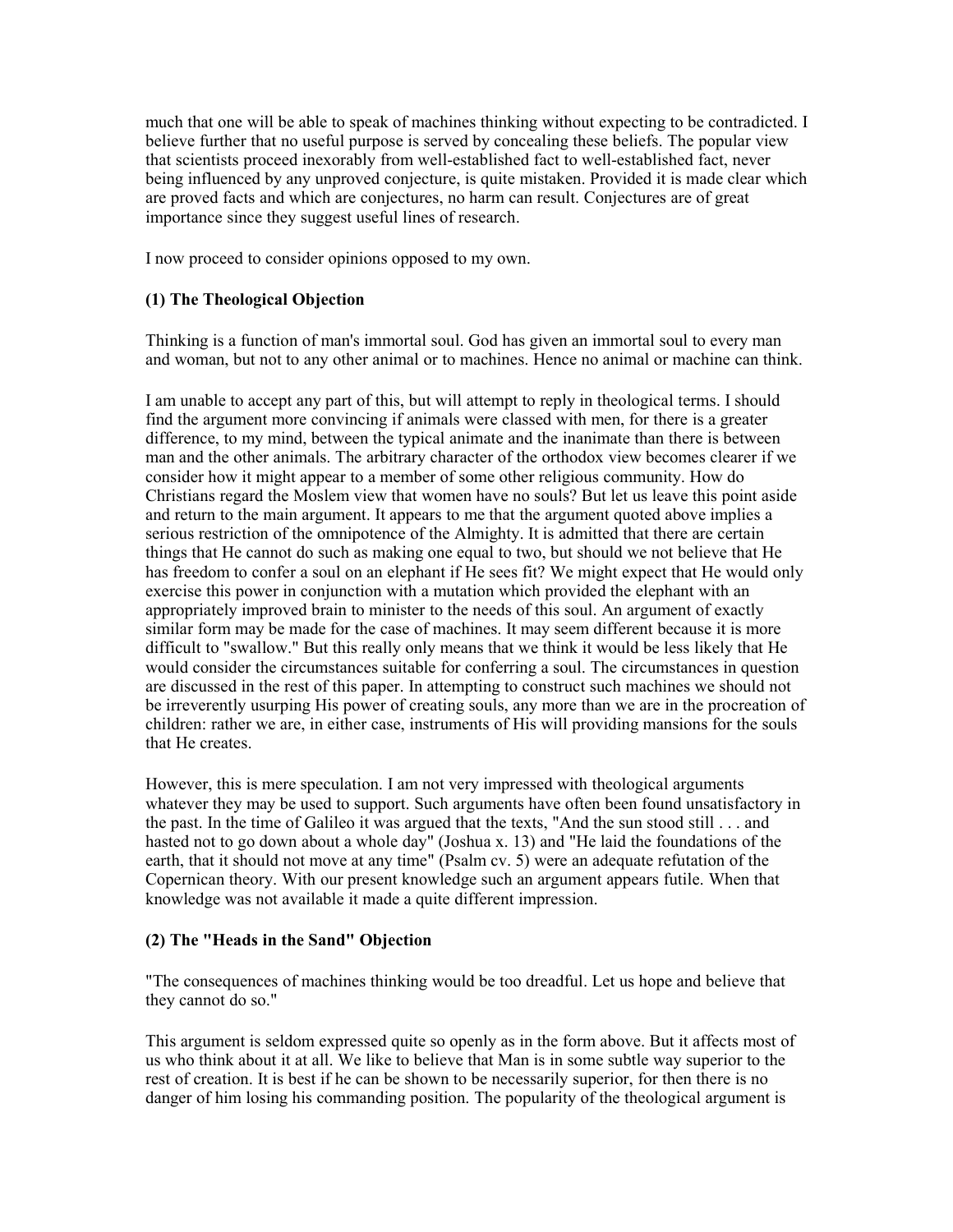clearly connected with this feeling. It is likely to be quite strong in intellectual people, since they value the power of thinking more highly than others, and are more inclined to base their belief in the superiority of Man on this power.

I do not think that this argument is sufficiently substantial to require refutation. Consolation would be more appropriate: perhaps this should be sought in the transmigration of souls.

### **(3) The Mathematical Objection**

There are a number of results of mathematical logic which can be used to show that there are limitations to the powers of discrete-state machines. The best known of these results is known as Gödel's theorem and shows that in any sufficiently powerful logical system statements can be formulated which can neither be proved nor disproved within the system, unless possibly the system itself is inconsistent. There are other, in some respects similar, results due to Church, Kleene, Rosser, and Turing. The latter result is the most convenient to consider, since it refers directly to machines, whereas the others can only be used in a comparatively indirect argument: for instance if Gödel's theorem is to be used we need in addition to have some means of describing logical systems in terms of machines, and machines in terms of logical systems. The result in question refers to a type of machine which is essentially a digital computer with an infinite capacity. It states that there are certain things that such a machine cannot do. If it is rigged up to give answers to questions as in the imitation game, there will be some questions to which it will either give a wrong answer, or fail to give an answer at all however much time is allowed for a reply. There may, of course, be many such questions, and questions which cannot be answered by one machine may be satisfactorily answered by another. We are of course supposing for the present that the questions are of the kind to which an answer "Yes" or "No" is appropriate, rather than questions such as "What do you think of Picasso?" The questions that we know the machines must fail on are of this type, "Consider the machine specified as follows. . . . Will this machine ever answer 'Yes' to any question?" The dots are to be replaced by a description of some machine in a standard form, which could be something like that used in Section 5. When the machine described bears a certain comparatively simple relation to the machine which is under interrogation, it can be shown that the answer is either wrong or not forthcoming. This is the mathematical result: it is argued that it proves a disability of machines to which the human intellect is not subject.

The short answer to this argument is that although it is established that there are limitations to the powers of any particular machine, it has only been stated, without any sort of proof, that no such limitations apply to the human intellect. But I do not think this view can be dismissed quite so lightly. Whenever one of these machines is asked the appropriate critical question, and gives a definite answer, we know that this answer must be wrong, and this gives us a certain feeling of superiority. Is this feeling illusory? It is no doubt quite genuine, but I do not think too much importance should be attached to it. We too often give wrong answers to questions ourselves to be justified in being very pleased at such evidence of fallibility on the part of the machines. Further, our superiority can only be felt on such an occasion in relation to the one machine over which we have scored our petty triumph. There would be no question of triumphing simultaneously over all machines. In short, then, there might be men cleverer than any given machine, but then again there might be other machines cleverer again, and so on.

Those who hold to the mathematical argument would, I think, mostly be willing to accept the imitation game as a basis for discussion. Those who believe in the two previous objections would probably not be interested in any criteria.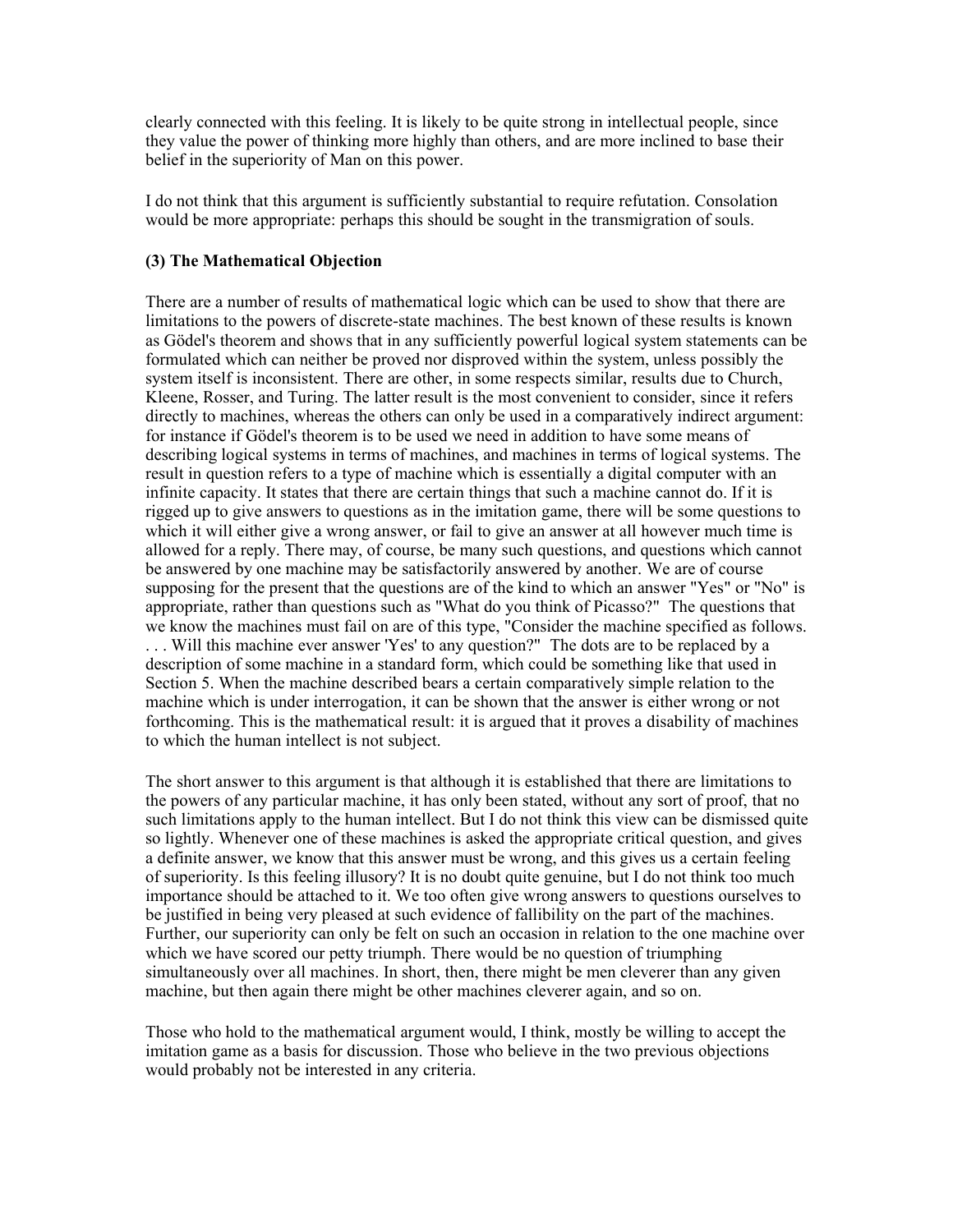#### **(4) The Argument from Consciousness**

This argument is very well expressed in Professor Jefferson's Lister Oration for 1949, from which I quote. "Not until a machine can write a sonnet or compose a concerto because of thoughts and emotions felt, and not by the chance fall of symbols, could we agree that machine equals brain—that is, not only write it but know that it had written it. No mechanism could feel (and not merely artificially signal, an easy contrivance) pleasure at its successes, grief when its valves fuse, be warmed by flattery, be made miserable by its mistakes, be charmed by sex, be angry or depressed when it cannot get what it wants."

This argument appears to be a denial of the validity of our test. According to the most extreme form of this view the only way by which one could be sure that a machine thinks is to be the machine and to feel oneself thinking. One could then describe these feelings to the world, but of course no one would be justified in taking any notice. Likewise according to this view the only way to know that a man thinks is to be that particular man. It is in fact the solipsist point of view. It may be the most logical view to hold but it makes communication of ideas difficult. A is liable to believe "A thinks but B does not" whilst B believes "B thinks but A does not." Instead of arguing continually over this point it is usual to have the polite convention that everyone thinks.

I am sure that Professor Jefferson does not wish to adopt the extreme and solipsist point of view. Probably he would be quite willing to accept the imitation game as a test. The game (with the player B omitted) is frequently used in practice under the name of *viva voce* to discover whether some one really understands something or has "learnt it parrot fashion." Let us listen in to a part of such a *viva voce*:

Interrogator: In the first line of your sonnet which reads "Shall I compare thee to a summer's day," would not "a spring day" do as well or better?

Witness: It wouldn't scan.

Interrogator: How about "a winter's day?" That would scan all right.

Witness: Yes, but nobody wants to be compared to a winter's day.

Interrogator: Would you say Mr. Pickwick reminded you of Christmas?

Witness: In a way.

Interrogator: Yet Christmas is a winter's day, and I do not think Mr. Pickwick would mind the comparison.

Witness: I don't think you're serious. By a winter's day one means a typical winter's day, rather than a special one like Christmas.

And so on. What would Professor Jefferson say if the sonnet-writing machine was able to answer like this in the *viva voce*? I do not know whether he would regard the machine as "merely artificially signalling" these answers, but if the answers were as satisfactory and sustained as in the above passage I do not think he would describe it as "an easy contrivance." This phrase is, I think, intended to cover such devices as the inclusion in the machine of a record of someone reading a sonnet, with appropriate switching to turn it on from time to time.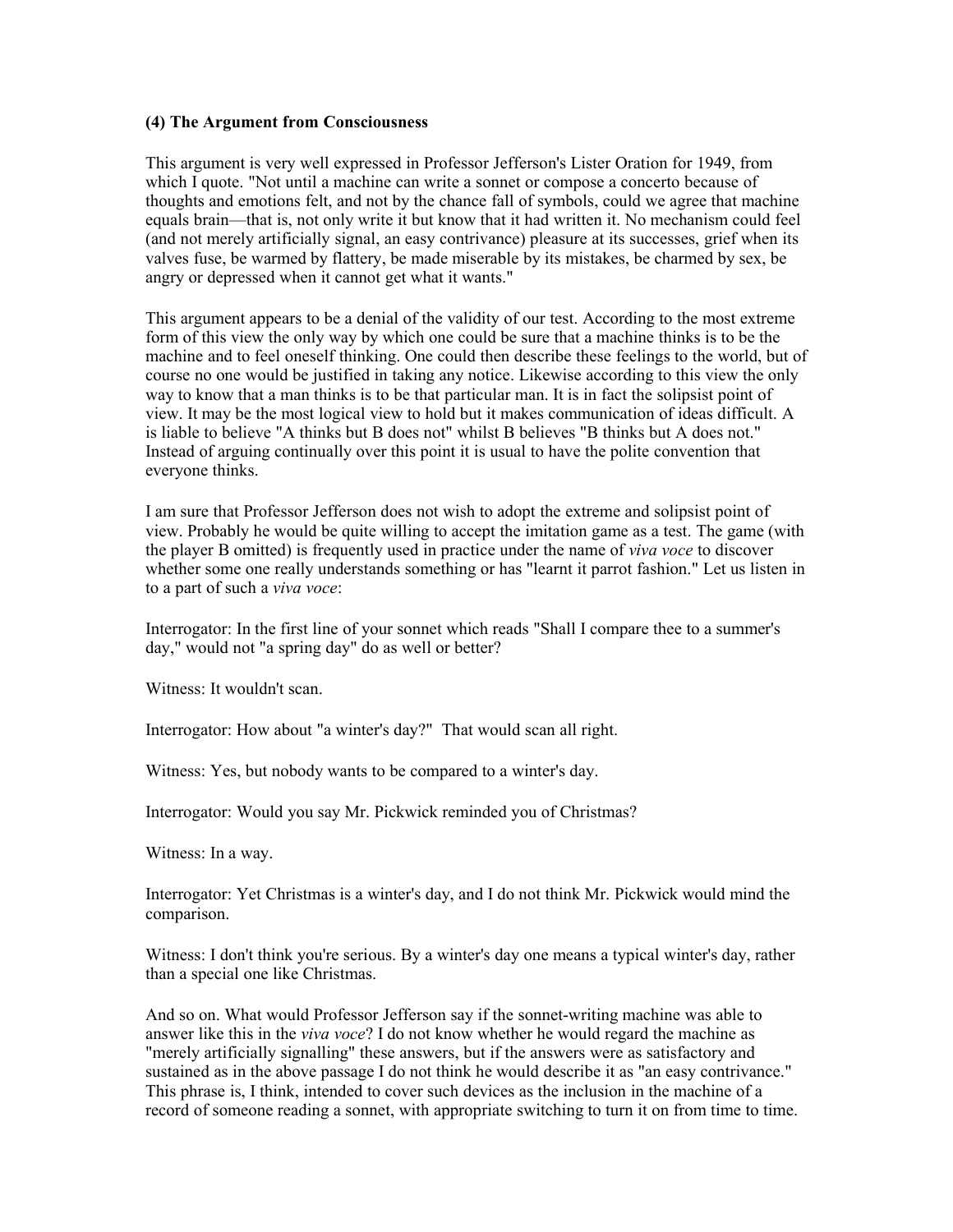In short then, I think that most of those who support the argument from consciousness could be persuaded to abandon it rather than be forced into the solipsist position. They will then probably be willing to accept our test.

I do not wish to give the impression that I think there is no mystery about consciousness. There is, for instance, something of a paradox connected with any attempt to localize it. But I do not think these mysteries necessarily need to be solved before we can answer the question with which we are concerned in this paper.

### **(5) Arguments from Various Disabilities**

These arguments take the form, "I grant you that you can make machines do all the things you have mentioned but you will never be able to make one to do X." Numerous features X are suggested in this connection. I offer a selection:

Be kind, resourceful, beautiful, friendly, have initiative, have a sense of humour, tell right from wrong, make mistakes, fall in love, enjoy strawberries and cream, make someone fall in love with it, learn from experience, use words properly, be the subject of its own thought, have as much diversity of behaviour as a man, do something really new.

No support is usually offered for these statements. I believe they are mostly founded on the principle of scientific induction. A man has seen thousands of machines in his lifetime. From what he sees of them he draws a number of general conclusions. They are ugly, each is designed for a very limited purpose, when required for a minutely different purpose they are useless, the variety of behaviour of any one of them is very small, etc., etc. Naturally he concludes that these are necessary properties of machines in general. Many of these limitations are associated with the very small storage capacity of most machines. (I am assuming that the idea of storage capacity is extended in some way to cover machines other than discrete-state machines. The exact definition does not matter as no mathematical accuracy is claimed in the present discussion.) A few years ago, when very little had been heard of digital computers, it was possible to elicit much incredulity concerning them, if one mentioned their properties without describing their construction. That was presumably due to a similar application of the principle of scientific induction. These applications of the principle are of course largely unconscious. When a burnt child fears the fire and shows that he fears it by avoiding it, I should say that he was applying scientific induction. (I could of course also describe his behaviour in many other ways.) The works and customs of mankind do not seem to be very suitable material to which to apply scientific induction. A very large part of space-time must be investigated, if reliable results are to be obtained. Otherwise we may (as most English children do) decide that everybody speaks English, and that it is silly to learn French.

There are, however, special remarks to be made about many of the disabilities that have been mentioned. The inability to enjoy strawberries and cream may have struck the reader as frivolous. Possibly a machine might be made to enjoy this delicious dish, but any attempt to make one do so would be idiotic. What is important about this disability is that it contributes to some of the other disabilities, e.g., to the difficulty of the same kind of friendliness occurring between man and machine as between white man and white man, or between black man and black man.

The claim that "machines cannot make mistakes" seems a curious one. One is tempted to retort, "Are they any the worse for that?" But let us adopt a more sympathetic attitude, and try to see what is really meant. I think this criticism can be explained in terms of the imitation game. It is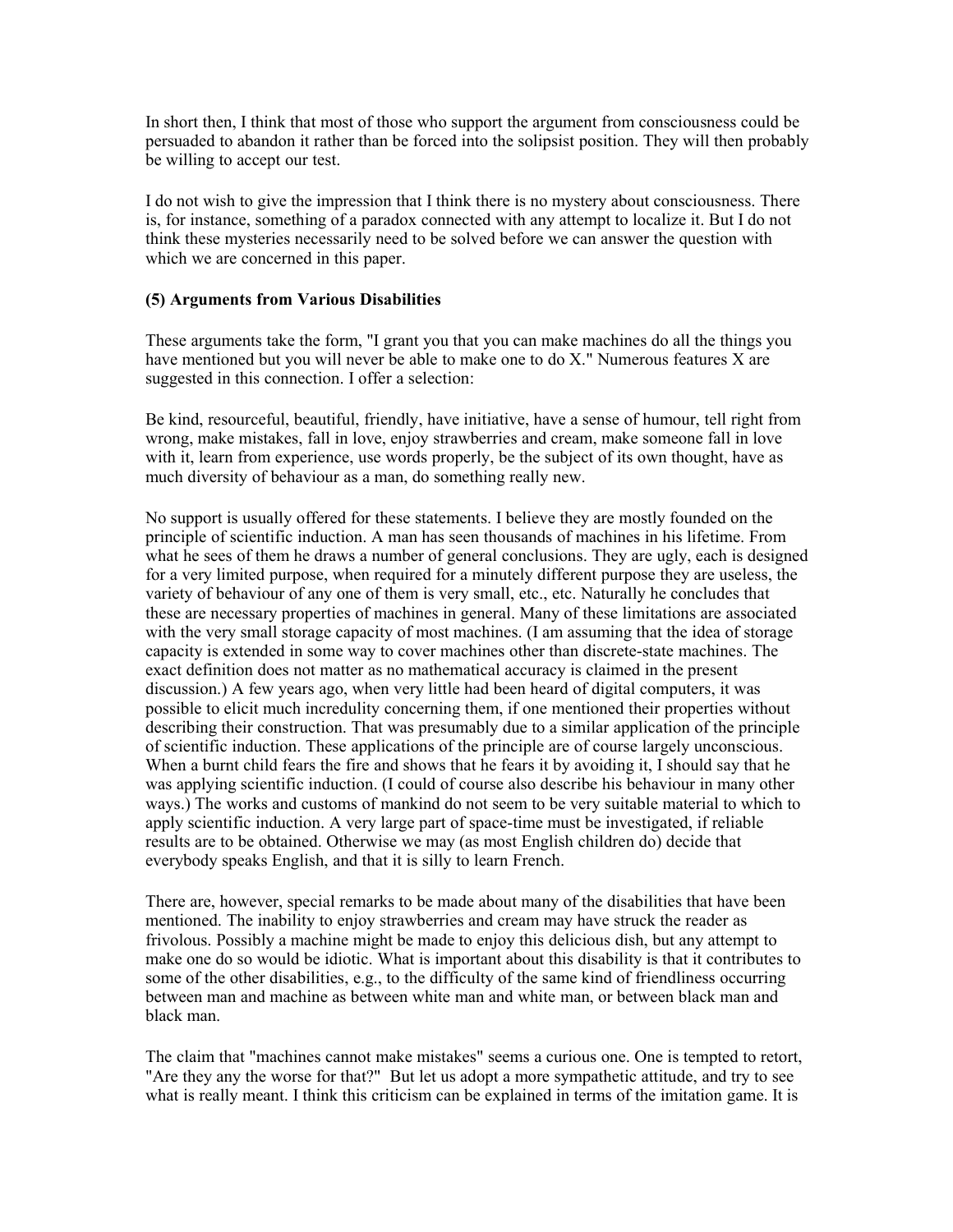claimed that the interrogator could distinguish the machine from the man simply by setting them a number of problems in arithmetic. The machine would be unmasked because of its deadly accuracy. The reply to this is simple. The machine (programmed for playing the game) would not attempt to give the *right* answers to the arithmetic problems. It would deliberately introduce mistakes in a manner calculated to confuse the interrogator. A mechanical fault would probably show itself through an unsuitable decision as to what sort of a mistake to make in the arithmetic. Even this interpretation of the criticism is not sufficiently sympathetic. But we cannot afford the space to go into it much further. It seems to me that this criticism depends on a confusion between two kinds of mistake. We may call them "errors of functioning" and "errors of conclusion." Errors of functioning are due to some mechanical or electrical fault which causes the machine to behave otherwise than it was designed to do. In philosophical discussions one likes to ignore the possibility of such errors; one is therefore discussing "abstract machines." These abstract machines are mathematical fictions rather than physical objects. By definition they are incapable of errors of functioning. In this sense we can truly say that "machines can never make mistakes." Errors of conclusion can only arise when some meaning is attached to the output signals from the machine. The machine might, for instance, type out mathematical equations, or sentences in English. When a false proposition is typed we say that the machine has committed an error of conclusion. There is clearly no reason at all for saying that a machine cannot make this kind of mistake. It might do nothing but type out repeatedly " $0 = 1$ ." To take a less perverse example, it might have some method for drawing conclusions by scientific induction. We must expect such a method to lead occasionally to erroneous results.

The claim that a machine cannot be the subject of its own thought can of course only be answered if it can be shown that the machine has some thought with some subject matter. Nevertheless, "the subject matter of a machine's operations" does seem to mean something, at least to the people who deal with it. If, for instance, the machine was trying to find a solution of the equation  $x^2 - 40x - 11 = 0$  one would be tempted to describe this equation as part of the machine's subject matter at that moment. In this sort of sense a machine undoubtedly can be its own subject matter. It may be used to help in making up its own programmes, or to predict the effect of alterations in its own structure. By observing the results of its own behaviour it can modify its own programmes so as to achieve some purpose more effectively. These are possibilities of the near future, rather than Utopian dreams.

The criticism that a machine cannot have much diversity of behaviour is just a way of saying that it cannot have much storage capacity. Until fairly recently a storage capacity of even a thousand digits was very rare.

The criticisms that we are considering here are often disguised forms of the argument from consciousness. Usually if one maintains that a machine *can* do one of these things, and describes the kind of method that the machine could use, one will not make much of an impression. It is thought that the method (whatever it may be, for it must be mechanical) is really rather base. Compare the parentheses in Jefferson's statement quoted above.

#### **(6) Lady Lovelace's Objection**

Our most detailed information of Babbage's Analytical Engine comes from a memoir by Lady Lovelace (1842). In it she states, "The Analytical Engine has no pretensions to *originate* anything. It can do *whatever we know how to order it* to perform" (her italics). This statement is quoted by Hartree (1949) who adds: "This does not imply that it may not be possible to construct electronic equipment which will 'think for itself,' or in which, in biological terms, one could set up a conditioned reflex, which would serve as a basis for 'learning.' Whether this is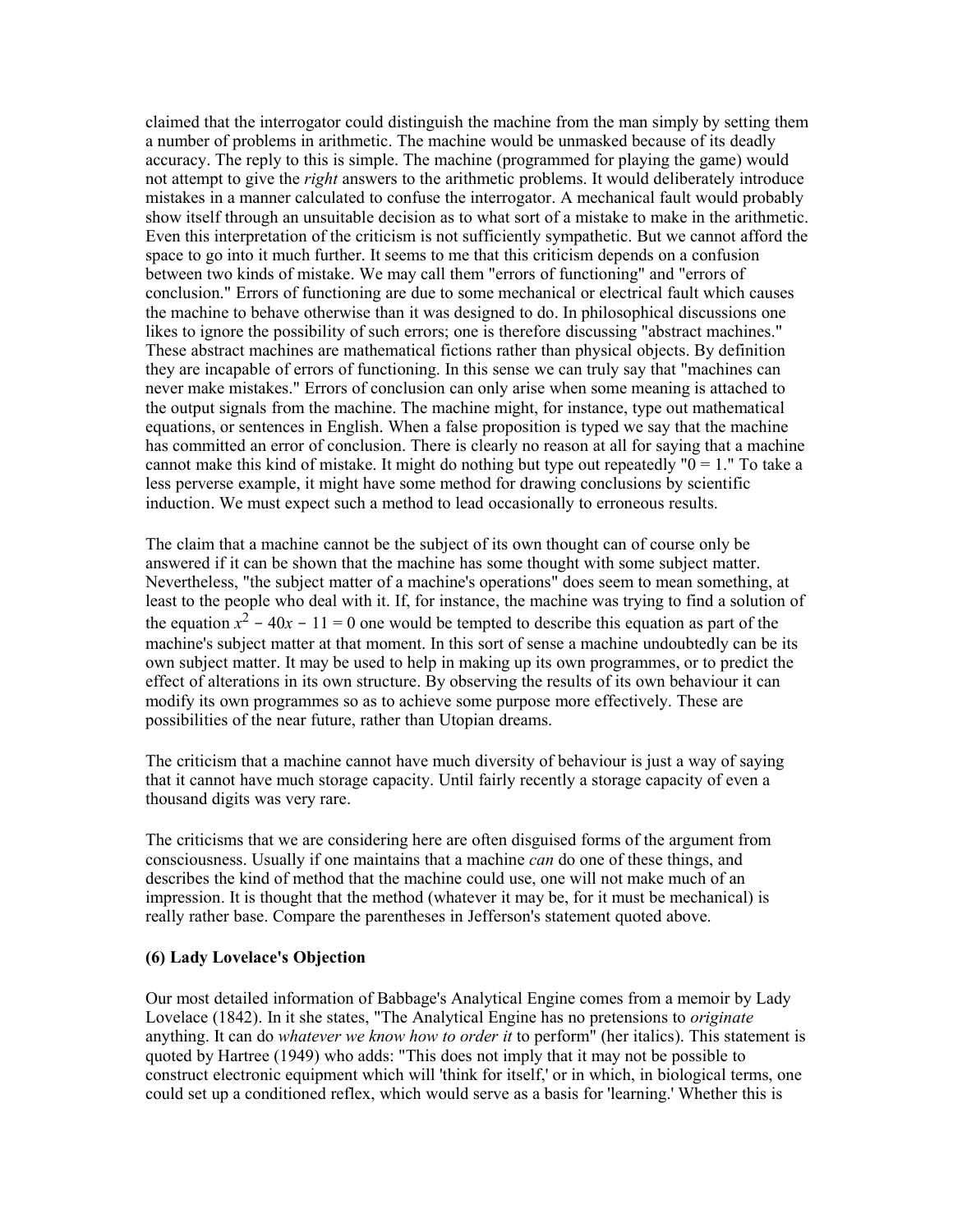possible in principle or not is a stimulating and exciting question, suggested by some of these recent developments. But it did not seem that the machines constructed or projected at the time had this property."

I am in thorough agreement with Hartree over this. It will be noticed that he does not assert that the machines in question had not got the property, but rather that the evidence available to Lady Lovelace did not encourage her to believe that they had it. It is quite possible that the machines in question had in a sense got this property. For suppose that some discrete-state machine has the property. The Analytical Engine was a universal digital computer, so that, if its storage capacity and speed were adequate, it could by suitable programming be made to mimic the machine in question. Probably this argument did not occur to the Countess or to Babbage. In any case there was no obligation on them to claim all that could be claimed.

This whole question will be considered again under the heading of learning machines.

A variant of Lady Lovelace's objection states that a machine can "never do anything really new." This may be parried for a moment with the saw, "There is nothing new under the sun." Who can be certain that "original work" that he has done was not simply the growth of the seed planted in him by teaching, or the effect of following well-known general principles? A better variant of the objection says that a machine can never "take us by surprise." This statement is a more direct challenge and can be met directly. Machines take me by surprise with great frequency. This is largely because I do not do sufficient calculation to decide what to expect them to do, or rather because, although I do a calculation, I do it in a hurried, slipshod fashion, taking risks. Perhaps I say to myself, "I suppose the voltage here ought to be the same as there: anyway let's assume it is." Naturally I am often wrong, and the result is a surprise for me, for by the time the experiment is done these assumptions have been forgotten. These admissions lay me open to lectures on the subject of my vicious ways, but do not throw any doubt on my credibility when I testify to the surprises I experience.

I do not expect this reply to silence my critic. He will probably say that such surprises are due to some creative mental act on my part, and reflect no credit on the machine. This leads us back to the argument from consciousness, and far from the idea of surprise. It is a line of argument we must consider closed, but it is perhaps worth remarking that the appreciation of something as surprising requires as much of a "creative mental act" whether the surprising event originates from a man, a book, a machine or anything else.

The view that machines cannot give rise to surprises is due, I believe, to a fallacy to which philosophers and mathematicians are particularly subject. This is the assumption that as soon as a fact is presented to a mind all consequences of that fact spring into the mind simultaneously with it. It is a very useful assumption under many circumstances, but one too easily forgets that it is false. A natural consequence of doing so is that one then assumes that there is no virtue in the mere working out of consequences from data and general principles.

### **(7) Argument from Continuity in the Nervous System**

The nervous system is certainly not a discrete-state machine. A small error in the information about the size of a nervous impulse impinging on a neuron, may make a large difference to the size of the outgoing impulse. It may be argued that, this being so, one cannot expect to be able to mimic the behaviour of the nervous system with a discrete-state system.

It is true that a discrete-state machine must be different from a continuous machine. But if we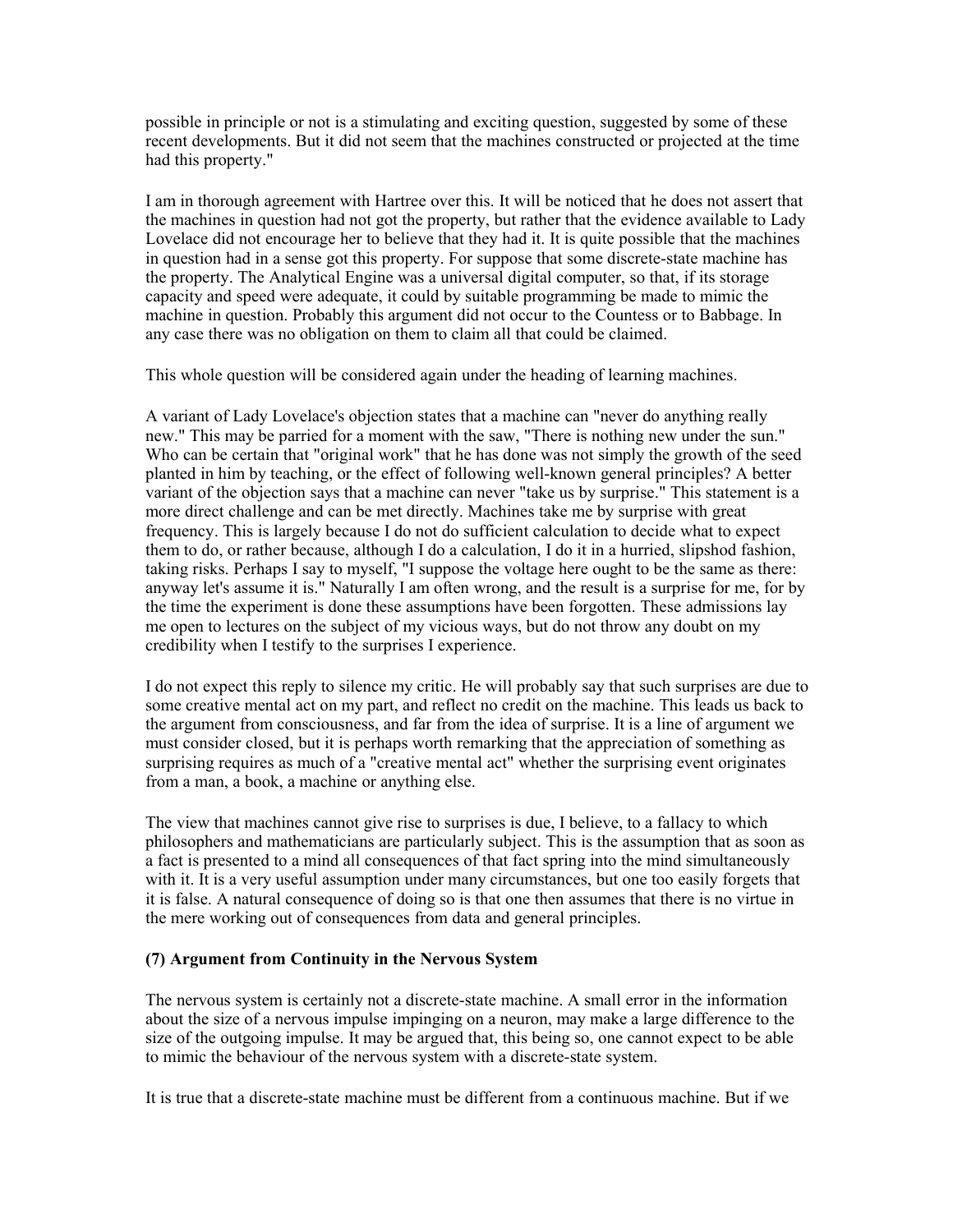adhere to the conditions of the imitation game, the interrogator will not be able to take any advantage of this difference. The situation can be made clearer if we consider some other simpler continuous machine. A differential analyser will do very well. (A differential analyser is a certain kind of machine not of the discrete-state type used for some kinds of calculation.) Some of these provide their answers in a typed form, and so are suitable for taking part in the game. It would not be possible for a digital computer to predict exactly what answers the differential analyser would give to a problem, but it would be quite capable of giving the right sort of answer. For instance, if asked to give the value of  $\pi$  (actually about 3.1416) it would be reasonable to choose at random between the values 3.12, 3.13, 3.14, 3.15, 3.16 with the probabilities of 0.05, 0.15, 0.55, 0.19, 0.06 (say). Under these circumstances it would be very difficult for the interrogator to distinguish the differential analyser from the digital computer.

#### **(8) The Argument from Informality of Behaviour**

It is not possible to produce a set of rules purporting to describe what a man should do in every conceivable set of circumstances. One might for instance have a rule that one is to stop when one sees a red traffic light, and to go if one sees a green one, but what if by some fault both appear together? One may perhaps decide that it is safest to stop. But some further difficulty may well arise from this decision later. To attempt to provide rules of conduct to cover every eventuality, even those arising from traffic lights, appears to be impossible. With all this I agree.

From this it is argued that we cannot be machines. I shall try to reproduce the argument, but I fear I shall hardly do it justice. It seems to run something like this. "If each man had a definite set of rules of conduct by which he regulated his life he would be no better than a machine. But there are no such rules, so men cannot be machines." The undistributed middle is glaring. I do not think the argument is ever put quite like this, but I believe this is the argument used nevertheless. There may however be a certain confusion between "rules of conduct" and "laws of behaviour" to cloud the issue. By "rules of conduct" I mean precepts such as "Stop if you see red lights," on which one can act, and of which one can be conscious. By "laws of behaviour" I mean laws of nature as applied to a man's body such as "if you pinch him he will squeak." If we substitute "laws of behaviour which regulate his life" for "laws of conduct by which he regulates his life" in the argument quoted the undistributed middle is no longer insuperable. For we believe that it is not only true that being regulated by laws of behaviour implies being some sort of machine (though not necessarily a discrete-state machine), but that conversely being such a machine implies being regulated by such laws. However, we cannot so easily convince ourselves of the absence of complete laws of behaviour as of complete rules of conduct. The only way we know of for finding such laws is scientific observation, and we certainly know of no circumstances under which we could say, "We have searched enough. There are no such laws."

We can demonstrate more forcibly that any such statement would be unjustified. For suppose we could be sure of finding such laws if they existed. Then given a discrete-state machine it should certainly be possible to discover by observation sufficient about it to predict its future behaviour, and this within a reasonable time, say a thousand years. But this does not seem to be the case. I have set up on the Manchester computer a small programme using only 1,000 units of storage, whereby the machine supplied with one sixteen-figure number replies with another within two seconds. I would defy anyone to learn from these replies sufficient about the programme to be able to predict any replies to untried values.

#### **(9) The Argument from Extrasensory Perception**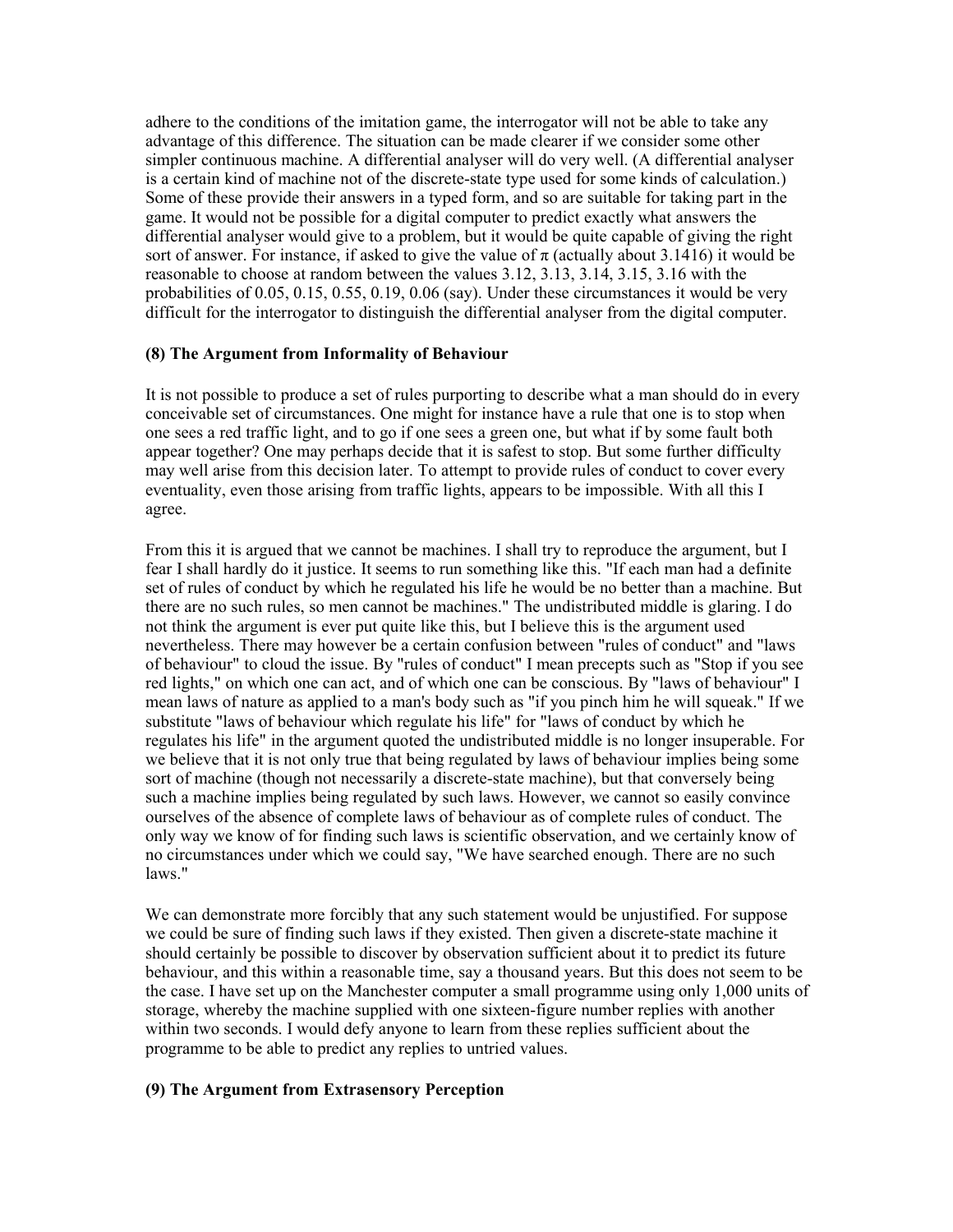I assume that the reader is familiar with the idea of extrasensory perception, and the meaning of the four items of it, viz., telepathy, clairvoyance, precognition and psychokinesis. These disturbing phenomena seem to deny all our usual scientific ideas. How we should like to discredit them! Unfortunately the statistical evidence, at least for telepathy, is overwhelming. It is very difficult to rearrange one's ideas so as to fit these new facts in. Once one has accepted them it does not seem a very big step to believe in ghosts and bogies. The idea that our bodies move simply according to the known laws of physics, together with some others not yet discovered but somewhat similar, would be one of the first to go.

This argument is to my mind quite a strong one. One can say in reply that many scientific theories seem to remain workable in practice, in spite of clashing with ESP; that in fact one can get along very nicely if one forgets about it. This is rather cold comfort, and one fears that thinking is just the kind of phenomenon where ESP may be especially relevant.

A more specific argument based on ESP might run as follows: "Let us play the imitation game, using as witnesses a man who is good as a telepathic receiver, and a digital computer. The interrogator can ask such questions as 'What suit does the card in my right hand belong to?' The man by telepathy or clairvoyance gives the right answer 130 times out of 400 cards. The machine can only guess at random, and perhaps gets 104 right, so the interrogator makes the right identification." There is an interesting possibility which opens here. Suppose the digital computer contains a random number generator. Then it will be natural to use this to decide what answer to give. But then the random number generator will be subject to the psychokinetic powers of the interrogator. Perhaps this psychokinesis might cause the machine to guess right more often than would be expected on a probability calculation, so that the interrogator might still be unable to make the right identification. On the other hand, he might be able to guess right without any questioning, by clairvoyance. With ESP anything may happen.

If telepathy is admitted it will be necessary to tighten our test up. The situation could be regarded as analogous to that which would occur if the interrogator were talking to himself and one of the competitors was listening with his ear to the wall. To put the competitors into a "telepathy-proof room" would satisfy all requirements.

### **7. Learning Machines**

The reader will have anticipated that I have no very convincing arguments of a positive nature to support my views. If I had I should not have taken such pains to point out the fallacies in contrary views. Such evidence as I have I shall now give.

Let us return for a moment to Lady Lovelace's objection, which stated that the machine can only do what we tell it to do. One could say that a man can "inject" an idea into the machine, and that it will respond to a certain extent and then drop into quiescence, like a piano string struck by a hammer. Another simile would be an atomic pile of less than critical size: an injected idea is to correspond to a neutron entering the pile from without. Each such neutron will cause a certain disturbance which eventually dies away. If, however, the size of the pile is sufficiently increased, the disturbance caused by such an incoming neutron will very likely go on and on increasing until the whole pile is destroyed. Is there a corresponding phenomenon for minds, and is there one for machines? There does seem to be one for the human mind. The majority of them seem to be "subcritical," i.e., to correspond in this analogy to piles of subcritical size. An idea presented to such a mind will on an average give rise to less than one idea in reply. A smallish proportion are supercritical. An idea presented to such a mind may give rise to a whole "theory" consisting of secondary, tertiary and more remote ideas. Animals' minds seem to be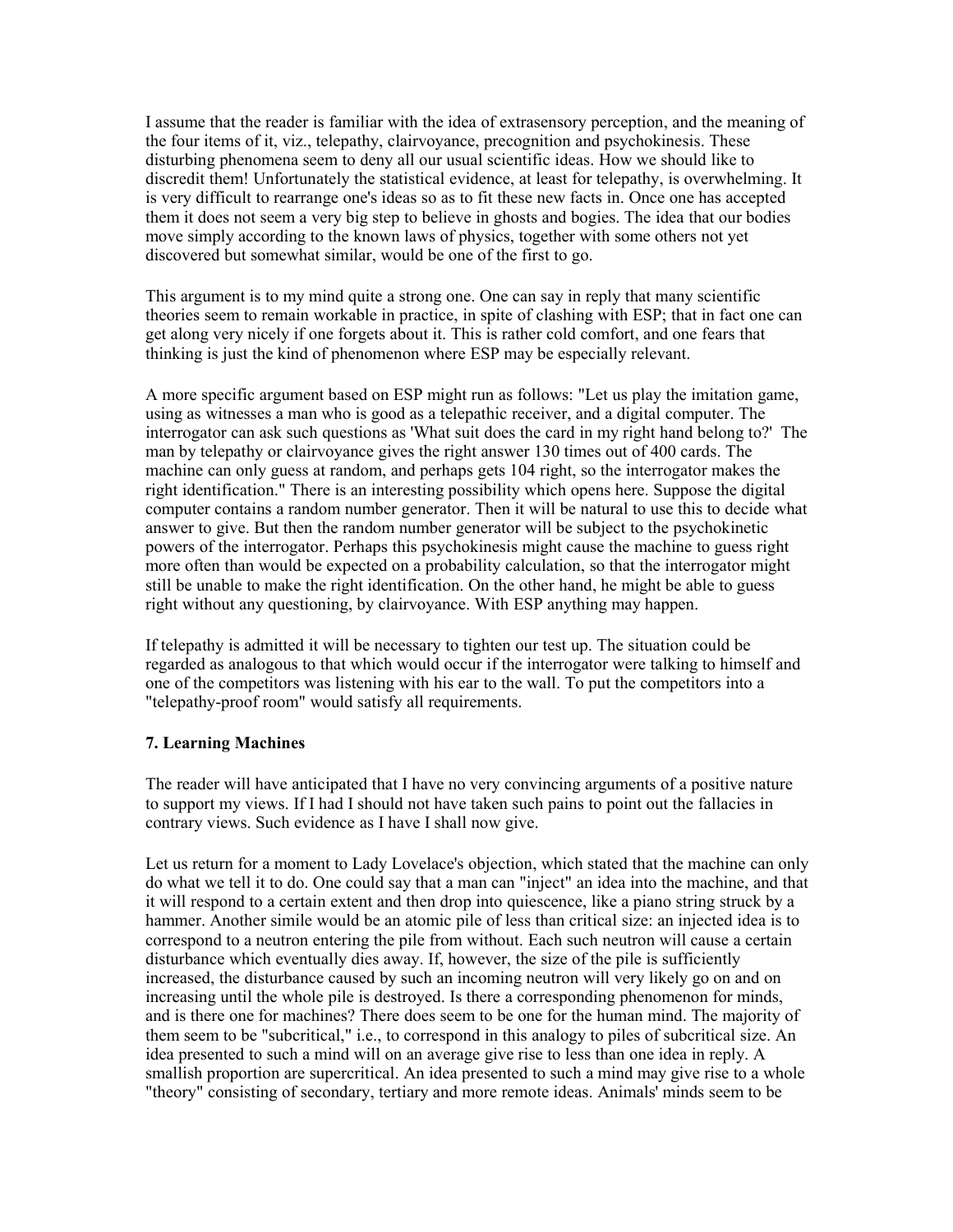very definitely subcritical. Adhering to this analogy we ask, "Can a machine be made to be supercritical?"

The "skin-of-an-onion" analogy is also helpful. In considering the functions of the mind or the brain we find certain operations which we can explain in purely mechanical terms. This we say does not correspond to the real mind: it is a sort of skin which we must strip off if we are to find the real mind. But then in what remains we find a further skin to be stripped off, and so on. Proceeding in this way do we ever come to the "real" mind, or do we eventually come to the skin which has nothing in it? In the latter case the whole mind is mechanical. (It would not be a discrete-state machine however. We have discussed this.)

These last two paragraphs do not claim to be convincing arguments. They should rather be described as "recitations tending to produce belief."

The only really satisfactory support that can be given for the view expressed at the beginning of Section 6, will be that provided by waiting for the end of the century and then doing the experiment described. But what can we say in the meantime? What steps should be taken now if the experiment is to be successful?

As I have explained, the problem is mainly one of programming. Advances in engineering will have to be made too, but it seems unlikely that these will not be adequate for the requirements. Estimates of the storage capacity of the brain vary from  $10^{10}$  to  $10^{15}$  binary digits. I incline to the lower values and believe that only a very small fraction is used for the higher types of thinking. Most of it is probably used for the retention of visual impressions. I should be surprised if more than  $10^9$  was required for satisfactory playing of the imitation game, at any rate against a blind man. (Note: The capacity of the *Encyclopaedia Britannica*, 11th edition, is 2  $\times$  10<sup>9</sup>.) A storage capacity of 10<sup>7</sup> would be a very practicable possibility even by present techniques. It is probably not necessary to increase the speed of operations of the machines at all. Parts of modern machines which can be regarded as analogs of nerve cells work about a thousand times faster than the latter. This should provide a "margin of safety" which could cover losses of speed arising in many ways. Our problem then is to find out how to programme these machines to play the game. At my present rate of working I produce about a thousand digits of programme a day, so that about sixty workers, working steadily through the fifty years might accomplish the job, if nothing went into the wastepaper basket. Some more expeditious method seems desirable.

In the process of trying to imitate an adult human mind we are bound to think a good deal about the process which has brought it to the state that it is in. We may notice three components.

- (a) The initial state of the mind, say at birth;
- (b) The education to which it has been subjected; and
- (c) Other experience, not to be described as education, to which it has been subjected.

Instead of trying to produce a programme to simulate the adult mind, why not rather try to produce one which simulates the child's? If this were then subjected to an appropriate course of education one would obtain the adult brain. Presumably the child brain is something like a notebook as one buys it from the stationer's. Rather little mechanism, and lots of blank sheets. (Mechanism and writing are from our point of view almost synonymous.) Our hope is that there is so little mechanism in the child brain that something like it can be easily programmed. The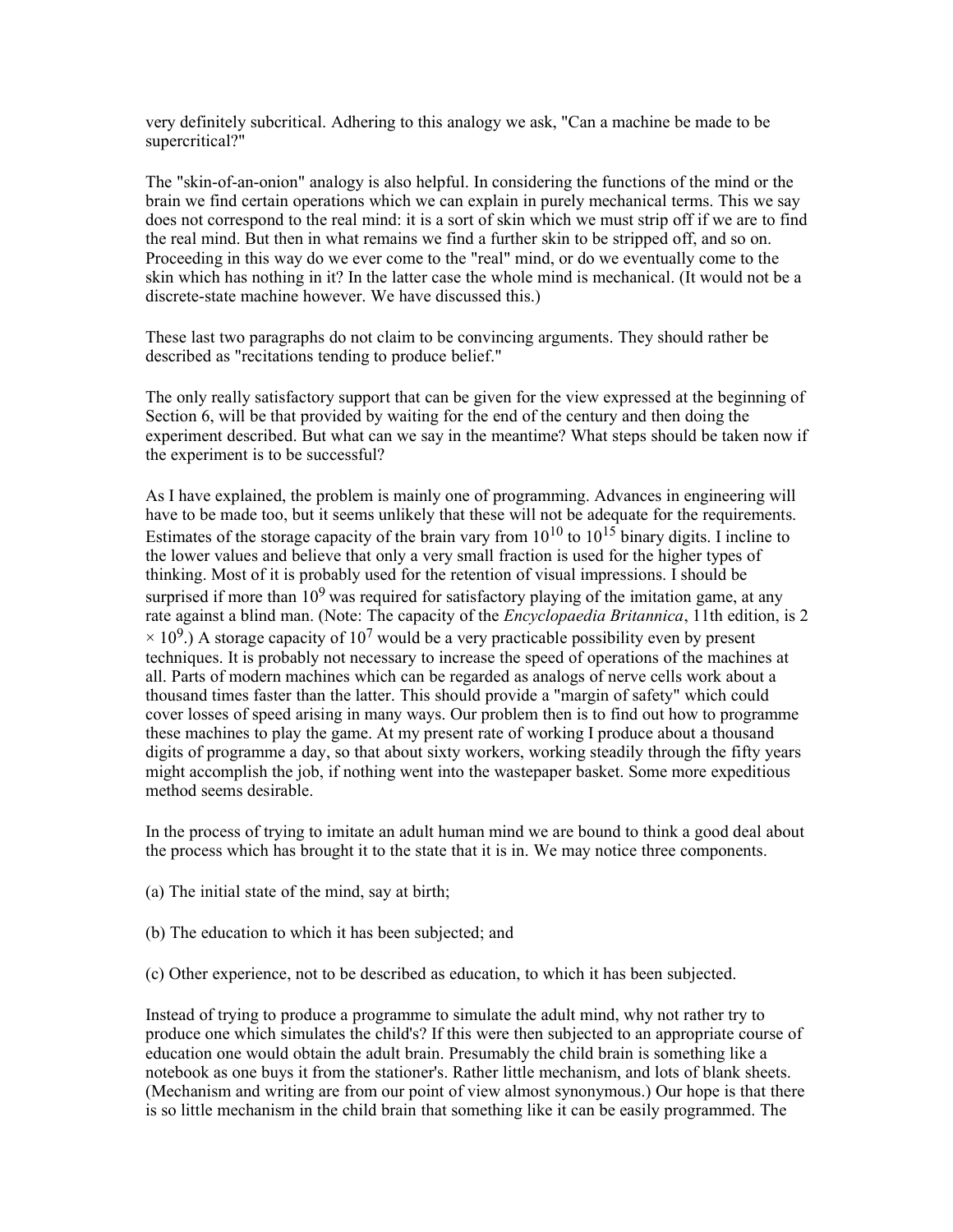amount of work in the education we can assume, as a first approximation, to be much the same as for the human child.

We have thus divided our problem into two parts. The child programme and the education process. These two remain very closely connected. We cannot expect to find a good child machine at the first attempt. One must experiment with teaching one such machine and see how well it learns. One can then try another and see if it is better or worse. There is an obvious connection between this process and evolution, by the identifications

Structure of the child machine = hereditary material

Changes of the child machine = mutation

Natural selection  $=$  judgment of the experimenter

One may hope, however, that this process will be more expeditious than evolution. The survival of the fittest is a slow method for measuring advantages. The experimenter, by the exercise of intelligence, should be able to speed it up. Equally important is the fact that he is not restricted to random mutations. If he can trace a cause for some weakness he can probably think of the kind of mutation which will improve it.

It will not be possible to apply exactly the same teaching process to the machine as to a normal child. It will not, for instance, be provided with legs, so that it could not be asked to go out and fill the coal scuttle. Possibly it might not have eyes. But however well these deficiencies might be overcome by clever engineering, one could not send the creature to school without the other children making excessive fun of it. It must be given some tuition. We need not be too concerned about the legs, eyes, etc. The example of Miss Helen Keller shows that education can take place provided that communication in both directions between teacher and pupil can take place by some means or other.

We normally associate punishments and rewards with the teaching process. Some simple child machines can be constructed or programmed on this sort of principle. The machine has to be so constructed that events which shortly preceded the occurrence of a punishment signal are unlikely to be repeated, whereas a reward signal increases the probability of repetition of the events which led up to it. These definitions do not presuppose any feelings on the part of the machine. I have done some experiments with one such child machine, and succeeded in teaching it a few things, but the teaching method was too unorthodox for the experiment to be considered really successful.

The use of punishments and rewards can at best be a part of the teaching process. Roughly speaking, if the teacher has no other means of communicating to the pupil, the amount of information which can reach him does not exceed the total number of rewards and punishments applied. By the time a child has learnt to repeat "Casablanca" he would probably feel very sore indeed, if the text could only be discovered by a "Twenty Questions" technique, every "NO" taking the form of a blow. It is necessary therefore to have some other "unemotional" channels of communication. If these are available it is possible to teach a machine by punishments and rewards to obey orders given in some language, e.g., a symbolic language. These orders are to be transmitted through the "unemotional" channels. The use of this language will diminish greatly the number of punishments and rewards required.

Opinions may vary as to the complexity which is suitable in the child machine. One might try to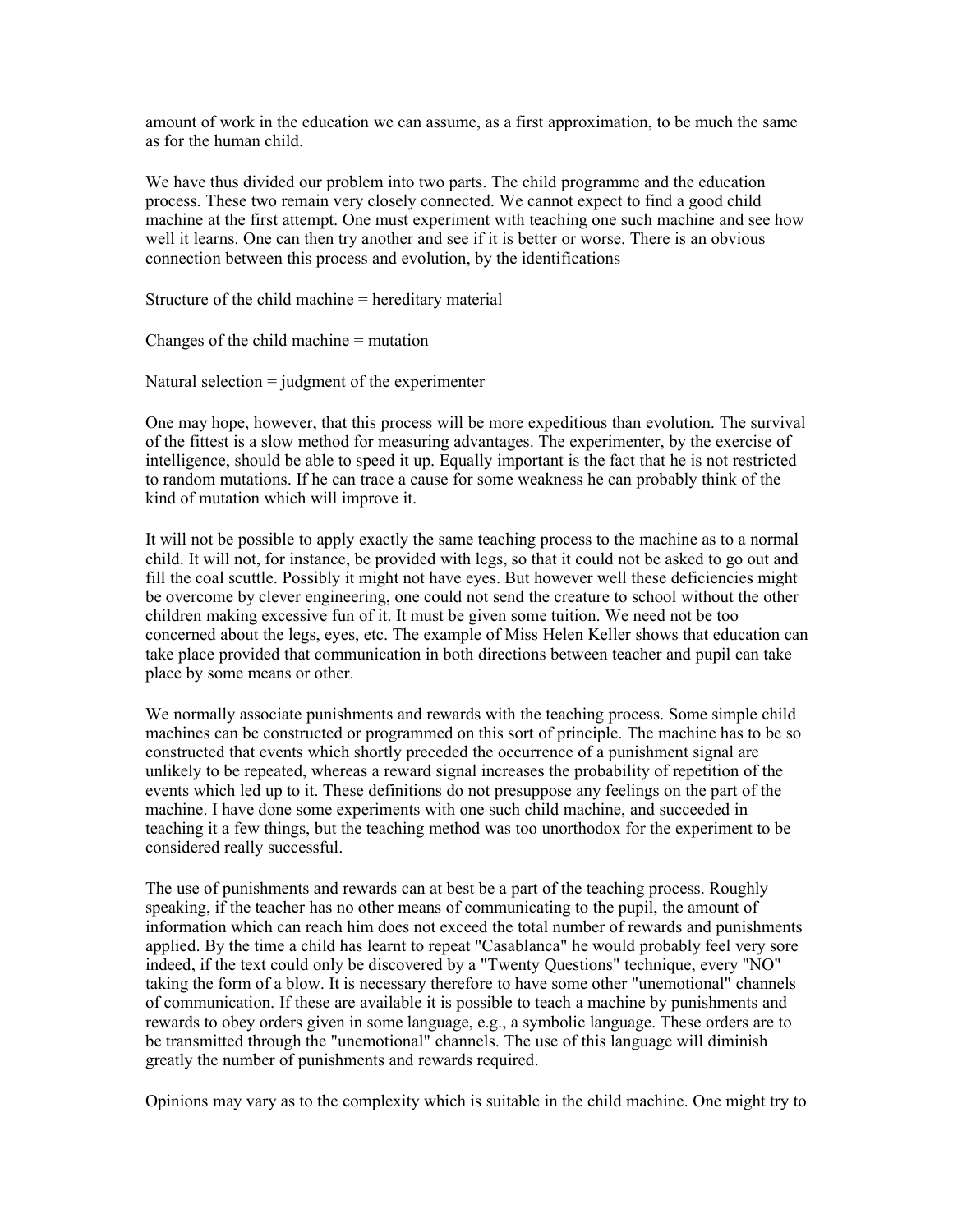make it as simple as possible consistently with the general principles. Alternatively one might have a complete system of logical inference "built in." In the latter case the store would be largely occupied with definitions and propositions. The propositions would have various kinds of status, e.g., well-established facts, conjectures, mathematically proved theorems, statements given by an authority, expressions having the logical form of proposition but no belief-value. Certain propositions may be described as "imperatives." The machine should be so constructed that as soon as an imperative is classed as "well established" the appropriate action automatically takes place. To illustrate this, suppose the teacher says to the machine, "Do your homework now." This may cause "Teacher says 'Do your homework now' " to be included amongst the well-established facts. Another such fact might be, "Everything that teacher says is true." Combining these may eventually lead to the imperative, "Do your homework now," being included amongst the well-established facts, and this, by the construction of the machine, will mean that the homework actually gets started; but the effect is very unsatisfactory. The processes of inference used by the machine need not be such as would satisfy the most exacting logicians. There might for instance be no hierarchy of types. But this need not mean that type fallacies will occur, any more than we are bound to fall over unfenced cliffs. Suitable imperatives (expressed *within* the systems, not forming part of the rules *of* the system) such as "Do not use a class unless it is a subclass of one which has been mentioned by teacher" can have a similar effect to "Do not go too near the edge."

The imperatives that can be obeyed by a machine that has no limbs are bound to be of a rather intellectual character, as in the example (doing homework) given above. Important amongst such imperatives will be ones which regulate the order in which the rules of the logical system concerned are to be applied. For at each stage when one is using a logical system, there is a very large number of alternative steps, any of which one is permitted to apply, so far as obedience to the rules of the logical system is concerned. These choices make the difference between a brilliant and a footling reasoner, not the difference between a sound and a fallacious one. Propositions leading to imperatives of this kind might be "When Socrates is mentioned, use the syllogism in Barbara" or "If one method has been proved to be quicker than another, do not use the slower method." Some of these may be "given by authority," but others may be produced by the machine itself, e.g. by scientific induction.

The idea of a learning machine may appear paradoxical to some readers. How can the rules of operation of the machine change? They should describe completely how the machine will react whatever its history might be, whatever changes it might undergo. The rules are thus quite timeinvariant. This is quite true. The explanation of the paradox is that the rules which get changed in the learning process are of a rather less pretentious kind, claiming only an ephemeral validity. The reader may draw a parallel with the Constitution of the United States.

An important feature of a learning machine is that its teacher will often be very largely ignorant of quite what is going on inside, although he may still be able to some extent to predict his pupil's behavior. This should apply most strongly to the later education of a machine arising from a child machine of well-tried design (or programme). This is in clear contrast with normal procedure when using a machine to do computations: one's object is then to have a clear mental picture of the state of the machine at each moment in the computation. This object can only be achieved with a struggle. The view that "the machine can only do what we know how to order it to do" appears strange in face of this. Most of the programmes which we can put into the machine will result in its doing something that we cannot make sense of at all, or which we regard as completely random behaviour. Intelligent behaviour presumably consists in a departure from the completely disciplined behaviour involved in computation, but a rather slight one, which does not give rise to random behaviour, or to pointless repetitive loops. Another important result of preparing our machine for its part in the imitation game by a process of